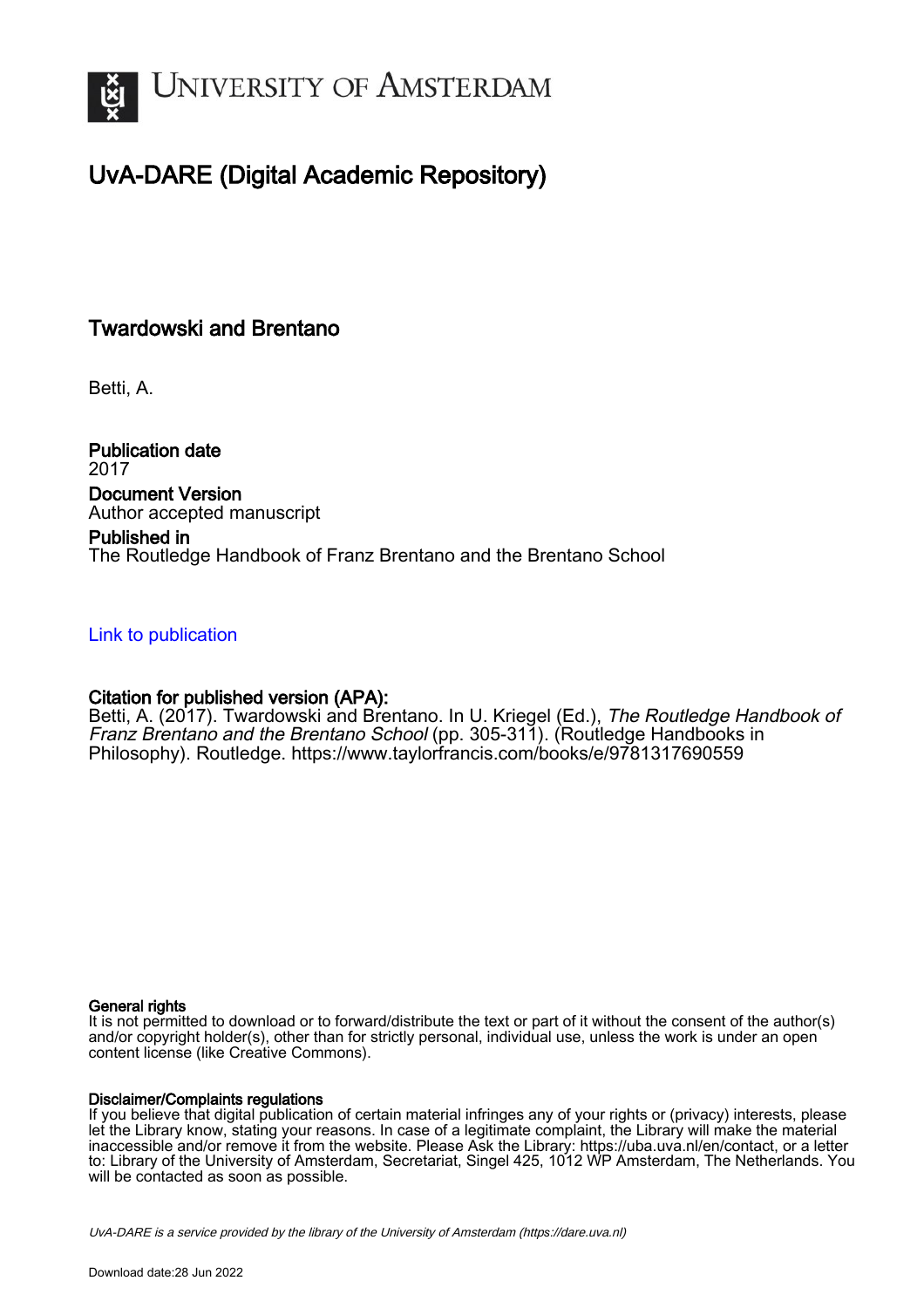# Twardowski and Brentano

Arianna Betti

### **1. Introduction**

A student of Franz Brentano's in 1886-1895, Kazimierz Twardowski (1866–1938) was born in Vienna to a Polish family. His Polish roots and Brentano's teaching determined Twardowski's plans and future career virtually in full. When in 1895 Twardowski took up a position in Lvov – now Lviv, Ukraine, then a Polish-speaking university city in the Habsburg empire – he 'felt a calling' to export Brentano's teaching onto Polish soil (Twardowski 1926: 26). Indeed, notwithstanding the value of Twardowski's original contribution as a philosopher (Betti and Raspa 2016: x), his most impressive achievement is uncontroversially considered to be his legacy as an organizer and educator in Poland, the establishment of the Lvov-Warsaw School (see CHAP. 38)

At present, Twardowski's ideas and Brentano's influence upon them are undergoing a reassessment in the light of new translations and editions of works by both (Brentano EL 80, Twardowski 1894/95a, Twardowski, 1894/95b, Twardowski 2014). This newly available material shows that despite the important and disruptive changes Twardowski brought to Brentano's doctrines, some of which were of substantial influence upon other Brentanians, such as Meinong (Findlay 1963) and Husserl (Cavallin 1997), his intellectual debts to Brentano remain enormous. Moreover, it has been argued, some of Twardowski's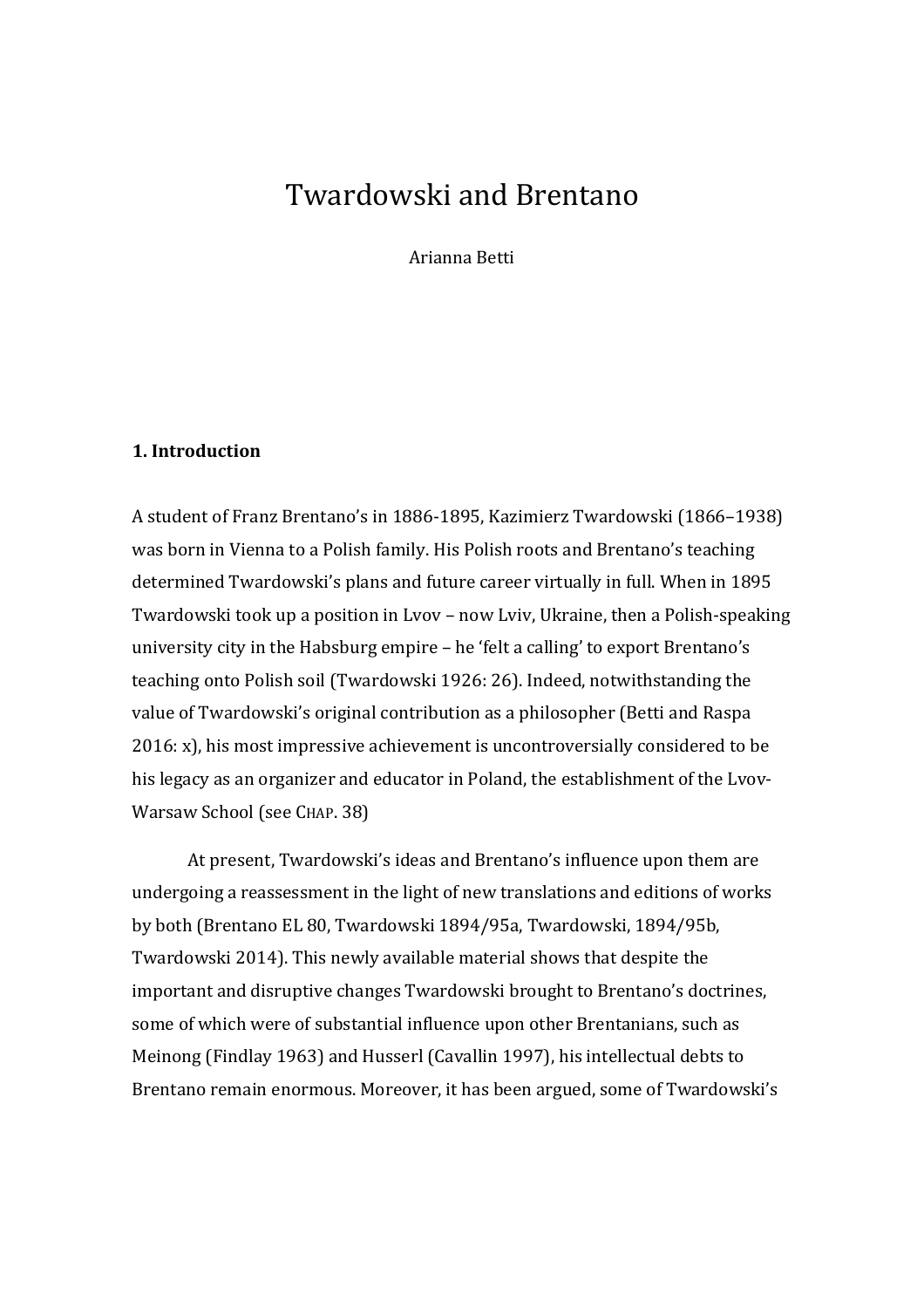main innovations, including the famous content/object distinction, were geared towards solving pressing difficulties arising from within Brentano's own framework (Betti 2013).

In this chapter I highlight Twardowski's intellectual debts to Brentano's ideas in terms of his (dis)agreements with the latter. An important thing to keep in mind is that whenever I refer, in this chapter, to 'Brentano' and 'Brentano's ideas', I am talking about Brentano and his ideas i[n 1](#page-13-0)880s-1890s – those ideas that Twardowski absorbed in his Vienna years. 1

### **2. The agreements with Brentano**

Throughout his life, Twardowski mostly shared Brentano's framework, that is, the range of problems, methods, fundamental assumptions, and conceptual parameters set by Brentano before 1904. Four general elements of this framework are briefly discussed in this section. There are additional general traits that Brentano and Twardowski have in common, such as realism, respect for a broadly construed Aristotelian metaphysics,<sup>[2](#page-13-1)</sup> and a preference for scientifically oriented philosophy (clear, precise, rationalistic, anti-speculative in its method), over German idealism. However, these traits should rather be attributed to a shared intellectual *milieu*: they are often seen as characteristic marks of 19th-century Austrian, Catholic academic philosophy and opposed to 19th-century German Protestant, post-Kantian academic philosophy (Huemer and Landerer 2010: 92 n. 21; Smith 1994: 127-8; Tassone 2012: 39 and ff.). This opposition is arguably a little unsophisticated (see Smith *ibid.*) but it will serve me well enough here, for all I want to stress is that the three elements mentioned are by no means particularly distinctive of Brentano's own position, they are also common to that of e.g. Bernard Bolzano, another influential Austrian thinker upon Twardowski (Twardowski 1926: 24).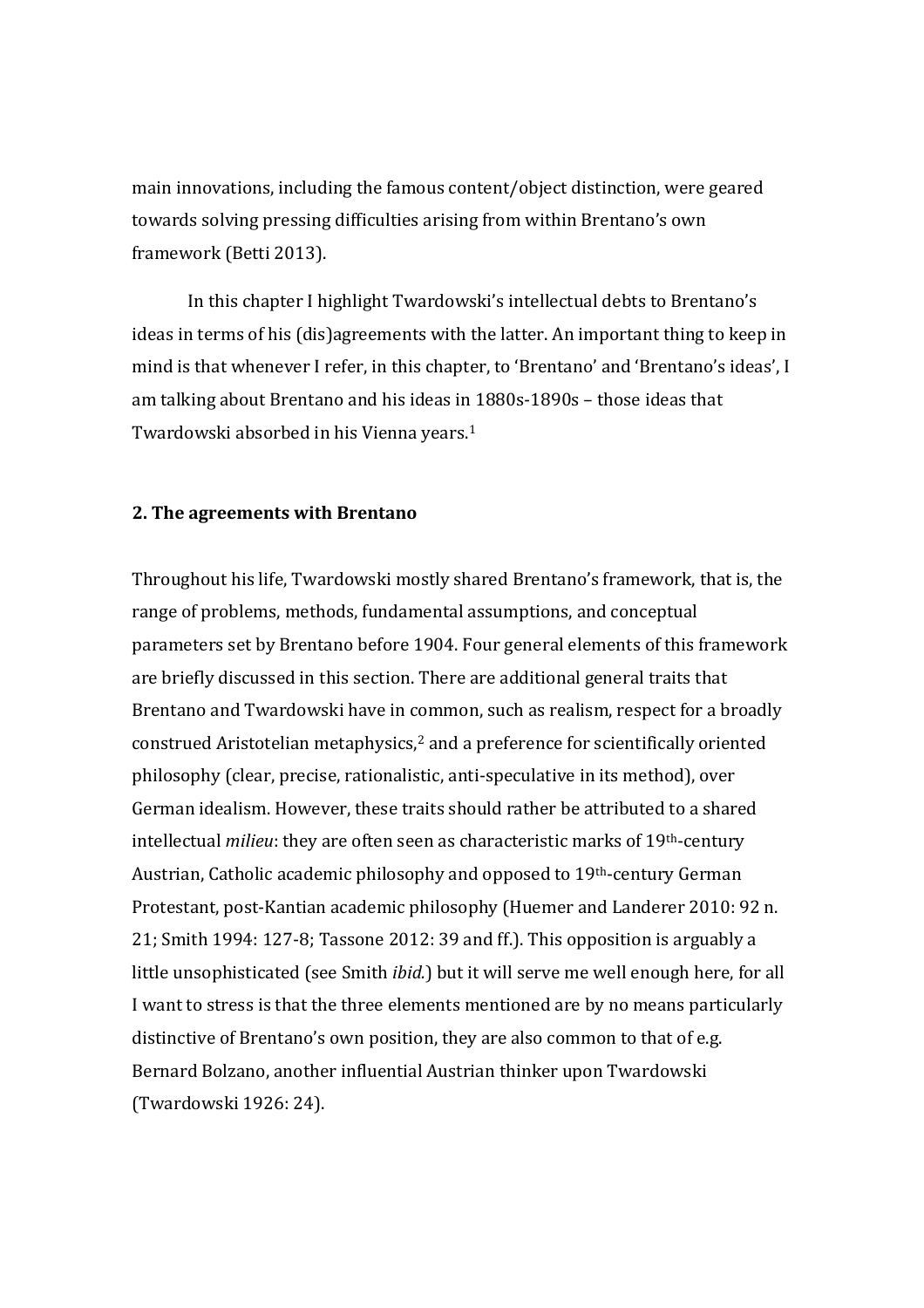A fourth common trait to both Brentano and Twardowski is the correspondence theory of truth: trivially so, for practically no alternative was on the market at that time. That makes the circumstance that both philosophers defended correspondentism rather uninteresting. What is interesting however is that Twardowski, as a direct consequence of his tweaking of Brentano's intentionality theory, inaugurated a distinctively modern variant of correspondentism involving states of affairs (cf. TW4 in §3).

(Agr.i) (*Descriptive*) *psychology is the fundamental science*. As known, Brentano distinguishes between descriptive psychology ('psychognosy', or pure psychology) and genetic psychology; whereas the latter is a science based on experiments and inductive generalisations, the former is a pure *a priori*, apodictic science that is to serve as a basis for a *characteristica universalis* (Brentano 1895b: 34; Schaar 2015: 19; CHAP. 3). One way to understand Brentano's talk of *characteristica universalis* is the following. For Brentano, descriptive psychology plays a foundational role with respect to other sciences, including all philosophical ones (among which metaphysics and logic), and it does so by providing all these sciences with a stock of basic concepts – such as *mental phenomenon*, *intentionality*, *presentation*, *judgement*, *inner perception*, and so on – and fundamental relations among them (Mulligan and Smith 1985: §1.1). Twardowski followed Brentano closely in taking psychology to be foundational in this sense (for logic in particular, see Betti and Raspa 2016: ix), although as we shall see in later phases of his thought the way he saw the relationship between logic and psychology was to change.

(Agr.ii) *Descriptive analysis is the method of descriptive psychology*. Brentano holds that the way we come to the basic concepts of (descriptive) psychology – and thus to the ontology of basic, essential components of our mental life that these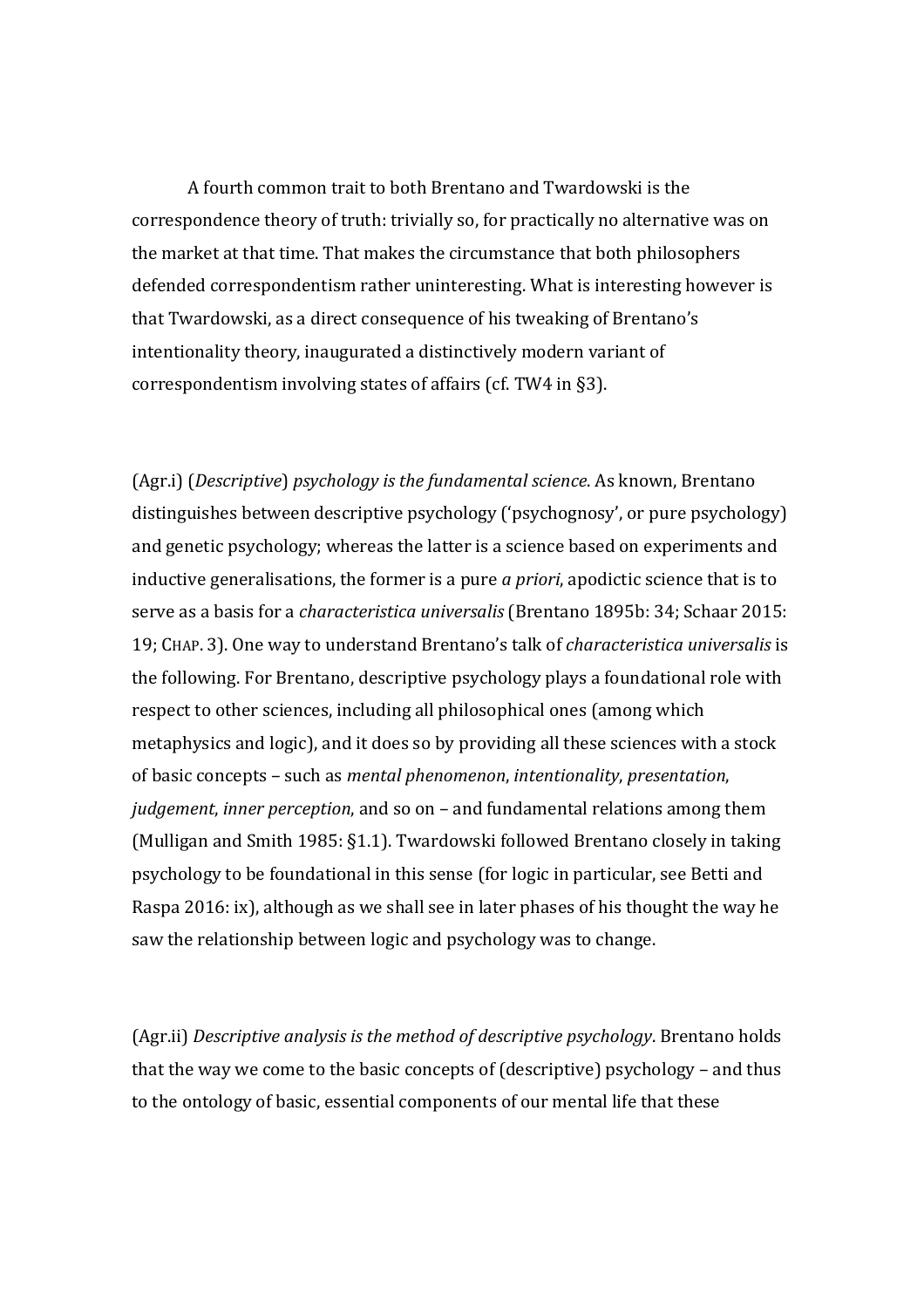concepts capture – is by descriptive analysis, a method resting on Brentano's technical concept of *inner perception*. 'Descriptive' here is opposed to 'normative', and refers to describing (mental) phenomena as they are actually given in consciousness; 'analysis' is strictly linked to the idea of such (mental) phenomena as wholes to be decomposed into parts. Brentano's descriptive analysis is a noninductive mental process consisting in the introspective application of formal, part-whole principles and patterns of reasoning to one's own complex mental phenomena given in inner perception. The aim of descriptive analysis is to distil from a single albeit complex (i.e. not mereologically simple) mental phenomenon given in consciousness the (essential, universal, necessary) simple (i.e. basic, partless) building blocks of our mental life and their relations (see e.g. Mulligan and Smith *Ibid.*) by some kind of intuition or '*ideale Anschauung*' (Brentano 1874: xv, quoted in Bell 1990), and ultimately in order to come to general, universal truths such as 'every mental phenomenon is either a presentation or is based on a presentation' (cf. BR1 below). An example of this method is the application of mereological concepts such as, say, *two-sided separability* (*of parts in a whole*) to phenomena of seeing and hearing in Brentano 1982. Twardowski's adherence to the method of descriptive analysis can be seen from numerous examples of its applications in Twardowski's work (see e.g. Twardowski 1903).

(Agr.iii) *Descriptive psychology is primary with respect to genetic or experimental psychology*. Notwithstanding Brentano's appreciation of experimental psychology and laboratory work (Huemer and Landerer 2010: 85; Brentano 1895b: 36), descriptive psychology was for him primary (Brentano 1895b: 35), while experimental psychology was to be considered auxiliary, and in fact to be conducted by philosophers or trained descriptive psychologists (Huemer and Landerer 2010: 86; Brentano 1895b: 35). Twardowski's attitude tended to remain quite similar to Brentano's (cf. Rzepa 2015: 240-44; Schaar 2015: 22).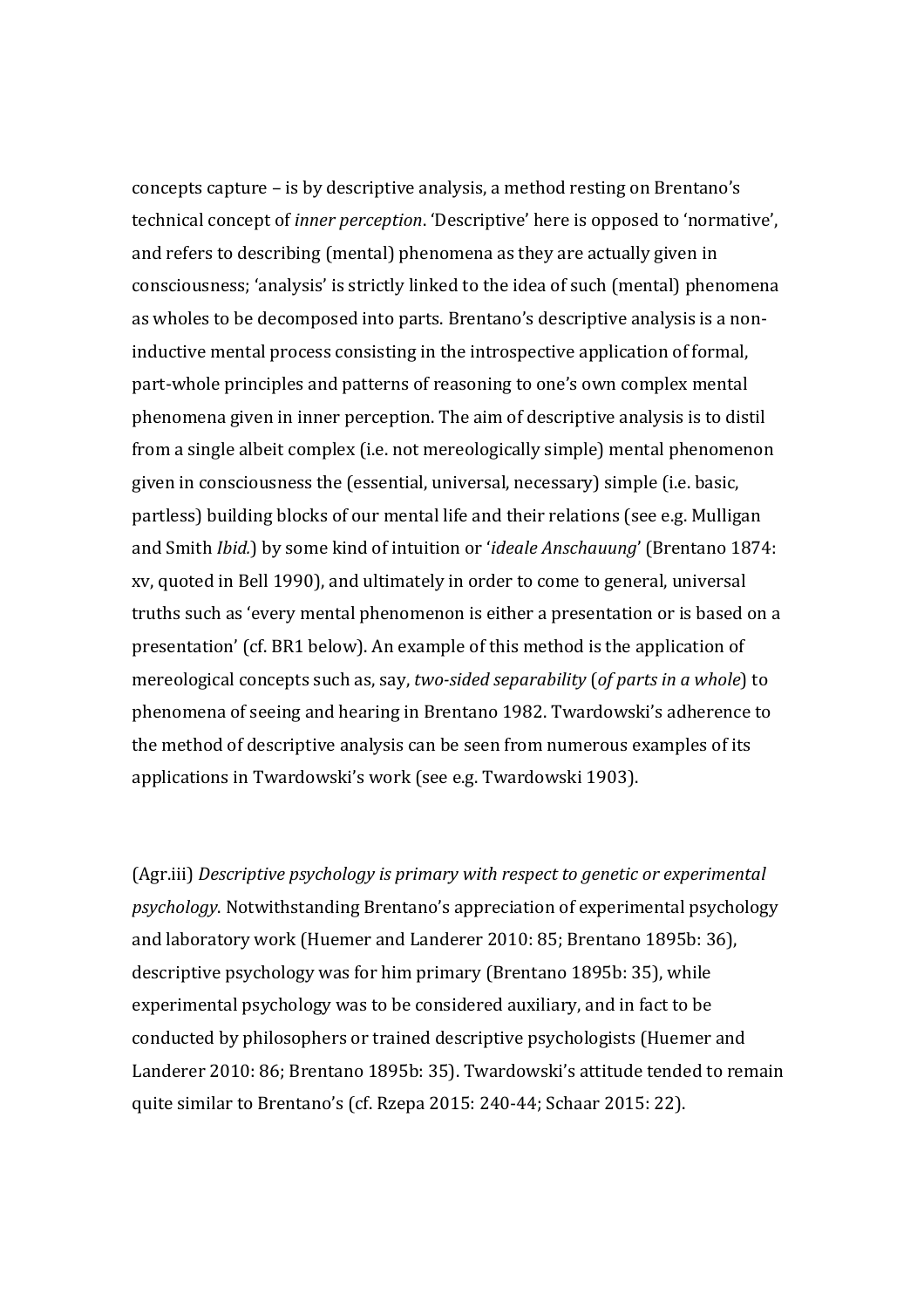(Agr.iv) *Ethics has cognitive content based on emotional experience*. Twardowski followed Brentano in seeing moral judgements as having non-reducible cognitive content based on emotional experience (Brożek 2015: 163 n. 10; CHAP. 22). To be sure, there is a deviation as to the third kind of acts, those of love and hate, that are fundamental to ethics, insofar as Twardowski rejected Brentano's identification of volitions and emotions (though not accepting a *fourth* kind of mental phenomena instead of three, *pace* Schaar 2015: 90, siding here with von Ehrenfels 1887: 18-9, see Twardowski 1903/04: 32). For Twardowski, phenomena of love and hate are *parts* of acts of desire or volition (Twardowski 1903/04: 29).

### **3. The disagreements with Brentano**

(Dis.i) *Non-existing objects*. The fundamentals of Brentano's intentionality-based psychology can be fixed as follows:

- BR1: Every mental phenomenon has a content or object towards which it is directed (Brentano 1874: Ch. 1 §5, 124 and ff.)
- BR2: Mental acts are presentations or have presentations at their basis (Brentano 1874: Book II, Ch. 1, §3, 112).
- BR3: A judgement is not a combination of presentations, but a *sui generis* mental act which accepts or rejects an object (Hillebrand 1891: 26-7).
- BR4: All judgements can be aptly expressed in the existential form 'A is' (positive judgment) or 'A is not' (negative judgment) (alternatively, 'A exists' or 'A does not exist'). In both cases, the judgment has a so-called 'immanent' object, given by the presentation, which is simply A. A judgement 'A exists' is true iff A exists (Brentano 1874: Book II, Ch. 7, §5, 49).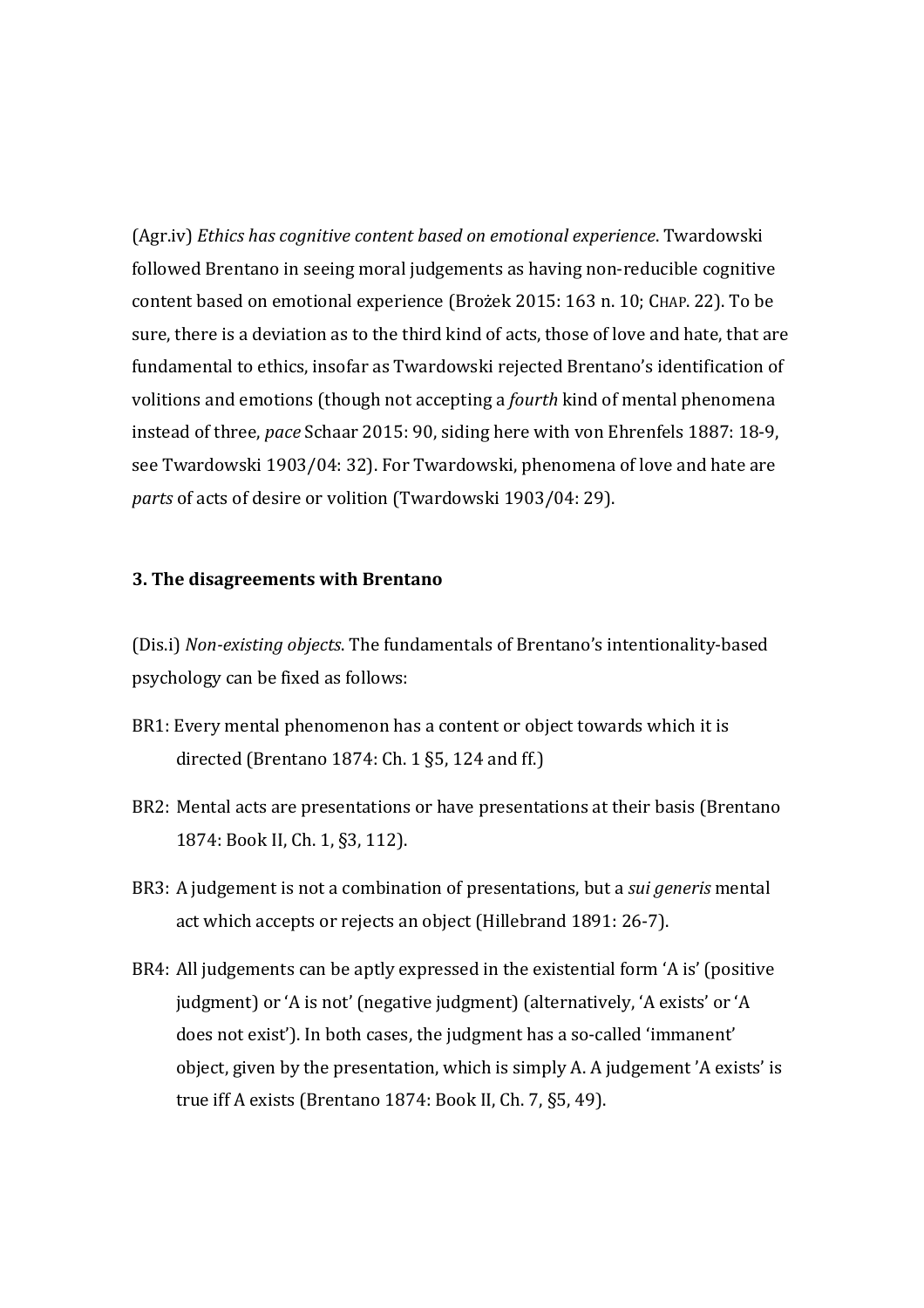BR5: Not every mental act has an outer object corresponding to its immanent object (Rollinger 2009: 7; Brentano, EL 80/13016).

BR1 is famously ambiguous. In conjunction with BR2-BR5, its ambiguity was the source of animated discussions from 1888-9 onwards that opposed Brentano himself and orthodox Brentanians like Marty and Hillebrand, on the one side, and Kantians such as Sigwart and Windelband, on the other side (Betti 2013). Chrudzimski 2001 suggests on the basis of Brentano EL 80 that Brentano's intended disambiguation of BR1 was this:

BR1\*: Every mental phenomenon has a content and an object, and is directed towards its content, not towards its object.

It can be shown that, if intentionality is interpreted as a genuine relation, namely as an entity (or even a quasi-entity) having objects as genuine relata, the conjunction of BR1\*-BR4 raises serious difficulties.[3](#page-13-2) A major difficulty is accounting for (true) negative existentials, i.e. judgements such as 'the aether does not exist'. Twardowski addressed the difficulty by rejecting BR5 and BR1\*, and tweaking BR1 as follows:

TW1:Every mental phenomenon has a content and an object, and it is directed towards its object, not towards its content (Twardowski 1894, §1, 4; §2, 9).

The cluster TW1+BR2+BR3+BR4 can account for negative existentials by assuming non-existents, including contradictory objects, to be the *objects* that are rejected (through a *content*) in such judgements. Although Brentano was never tempted by this option, TW1 can be shown to be the only consistent alternative open to someone who wished to change as little as possible of Brentano's original framework.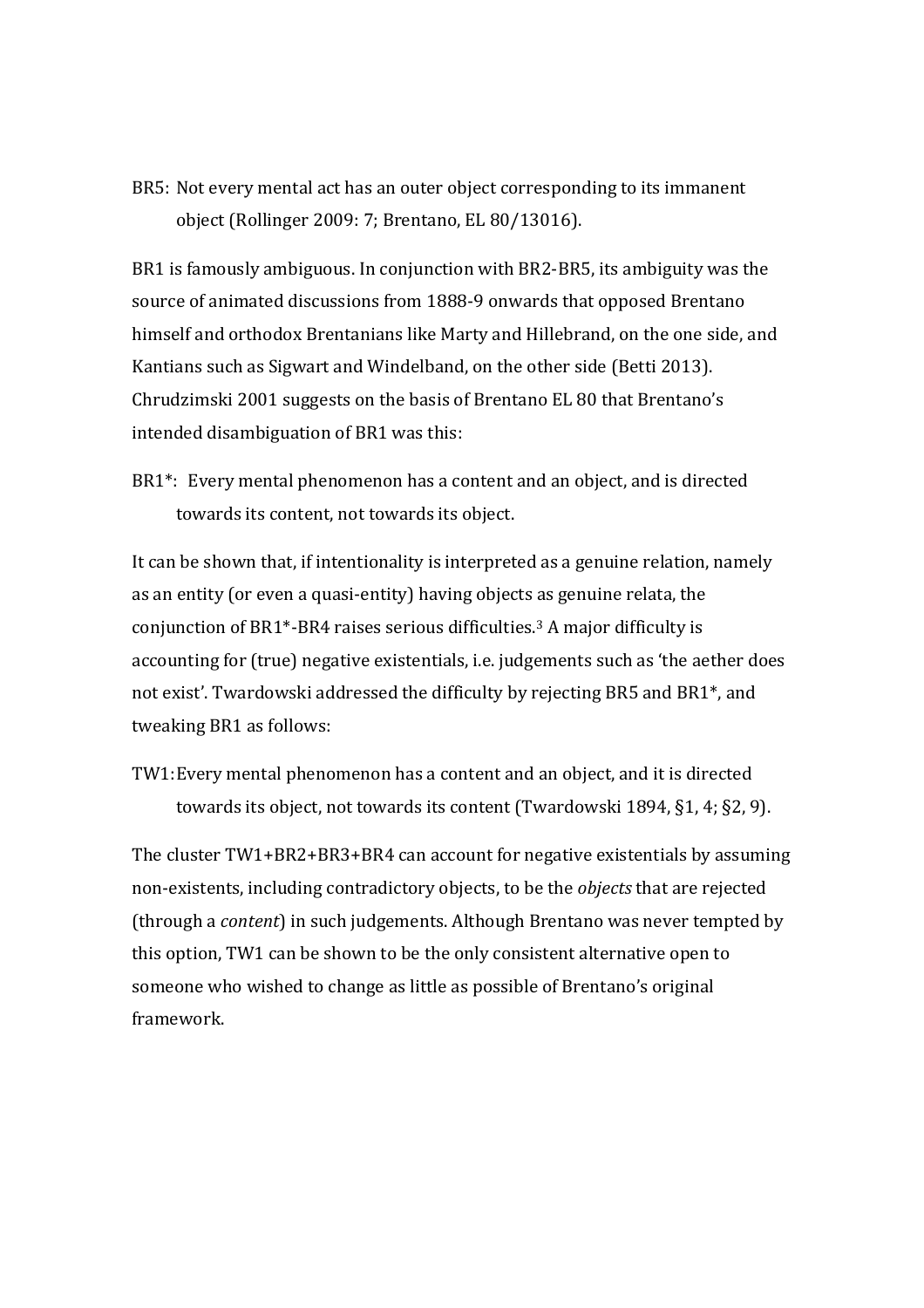(Dis. ii) *Form, and object of judgements*. Difficulties are also posed by true predications about non-existents such as 'the round square is round'. In 1894/95a, Twardowski accounted for such judgements by tweaking BR4 as follows (Betti and Raspa 2016: xxxi):

TW4: All judgements can be aptly expressed either in the existential form 'A is' or in the relational form 'A has b' (for positive judgments; 'A is not'/'A does not have b' for negative judgements). The object of an existential judgment is (a simple or complex) A, and such judgements are true iff A exists; the object of a relational judgement is the relationship (*Verhältnis*) of having (quality) b by A, and such judgements are true iff the relationship in question subsists.

Despite the fact that Twardowski sometimes presents TW4 as being fundamentally in the spirit of BR4, Twardowski's relationships are special objects that have been straightforwardly identified with a state of affairs (Betti and Raspa 2016), and that subsist even though their objects may all be non-existing (such as the having roundness by a round square). Brentano would never have accepted such objects (see CHAP. 13), nor would he have accepted two kinds of being (existing/subsisting).

(Dis. iii) Brentano took truth-bearers to be judgement-*types*, and truth to be timedependent (Brentano 1930 Ch.1). By contrast, Twardowski took truth-bearers to be judgement-*tokens* and truth to be absolute (Betti 2006b: 378-9, especially n. 20).

To these points of divergence, the following should also be added. While Twardowski's ideas seem to have been rather stable on Agr. iii (see §1), those on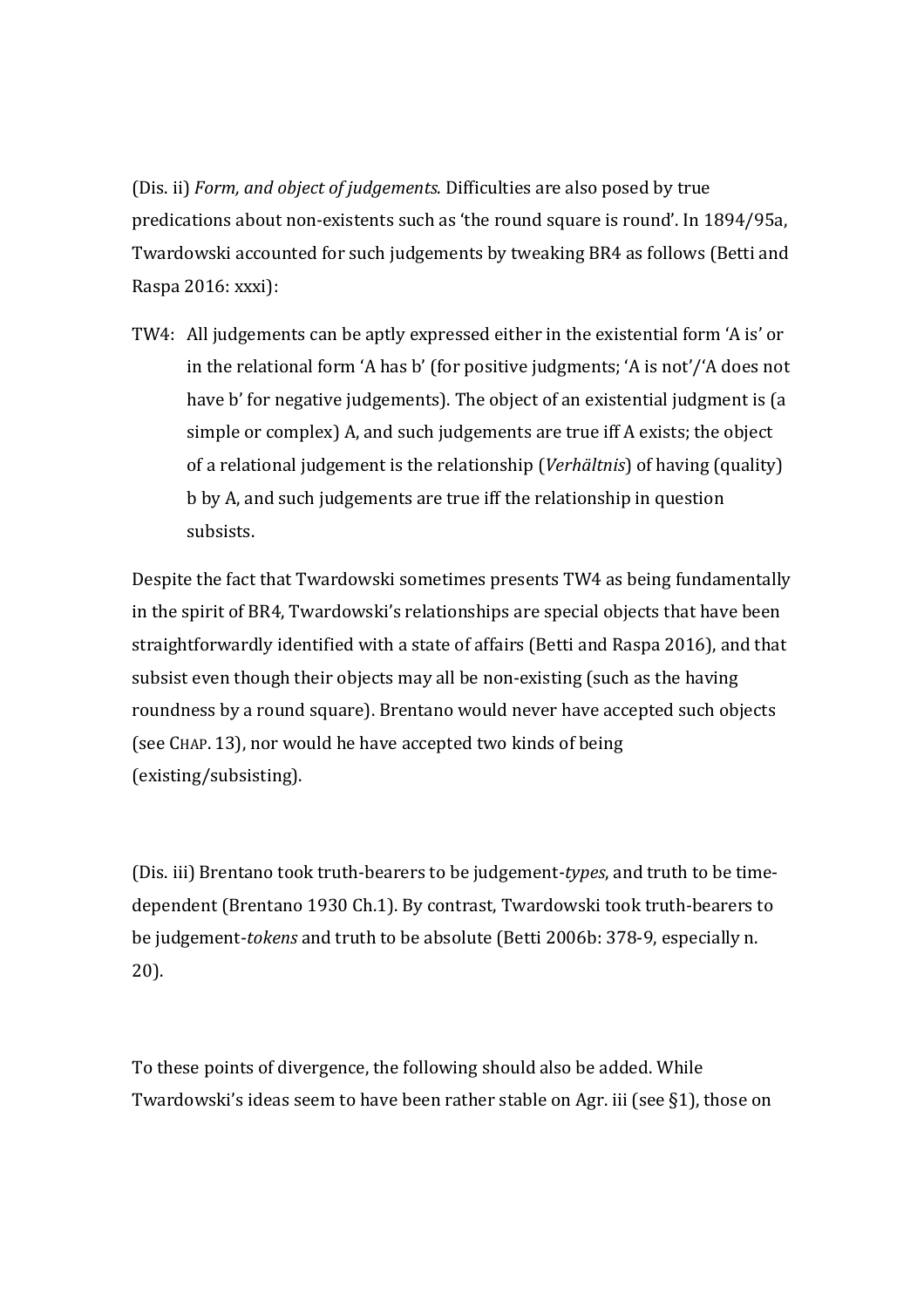Agr. i-ii underwent development. In 1894, Twardowski agrees with Brentano in describing logic as dependent on psychology and classified as a *practical* doctrine or theory (*Lehre*), not as a science (Twardowski 1894-95a: 12; cf. Brentano EL 80: 12.960[12], 12.962[1]); in 1899, he describes logic – like ethics or aesthetics – as a *theoretical-practical* science (*nauka*) (Twardowski 1899, sh. 1). In a text from 1908, however, Twardowski classifies logic as the '*theoretical* study of the veracity of judgements' (Twardowski 1908: 134, my emphasis), and he deems the view that logic is based on psychology ('psychologism') 'untenable' (Twardowski 1908: 134). Along this line, in 1910 Twardowski clarifies that *both* logic and psychology are the basic branches of philosophy, representing two methods of philosophy, a priori and *empirical* (Twardowski, 1910a: 55; see also Twardowski 1910b: 64). Finally, in 1911, Twardowski publishes his new theory of actions and products, which is said to have 'already contributed enormously to liberating logic from psychological accretions' (Twardowski 1911: 132). Twardowski defends his new 'antipsychologistic' position with the following arguments: (A) logic emerged and developed independently from psychology (Twardowski 1908: 134); (B) the laws of psychology are a posteriori generalizations of experiential data and thus are only probable, whereas the laws of logic, like those of mathematics, are *a priori* and certain (Twardowski 1908: 135); (C) psychology and logic have different objects of inquiry, namely (real) mental functions and (abstract) products of thinking insofar as they are true or false (similarly, physiology studies sweating while chemistry studies sweat, Twardowski 1908: 135). While (C) anticipated Twardowski 1911, (B) has debts to both Łukasiewicz and the first volume of Husserl's *Logische Untersuchungen* (cf. Betti 2006a, Twardowski 1926: 31).

### **4. Conclusion**

Much of Twardowski's contribution is still in manuscript form; something similar can be said of Brentano. What I have reported so far suggests that new editions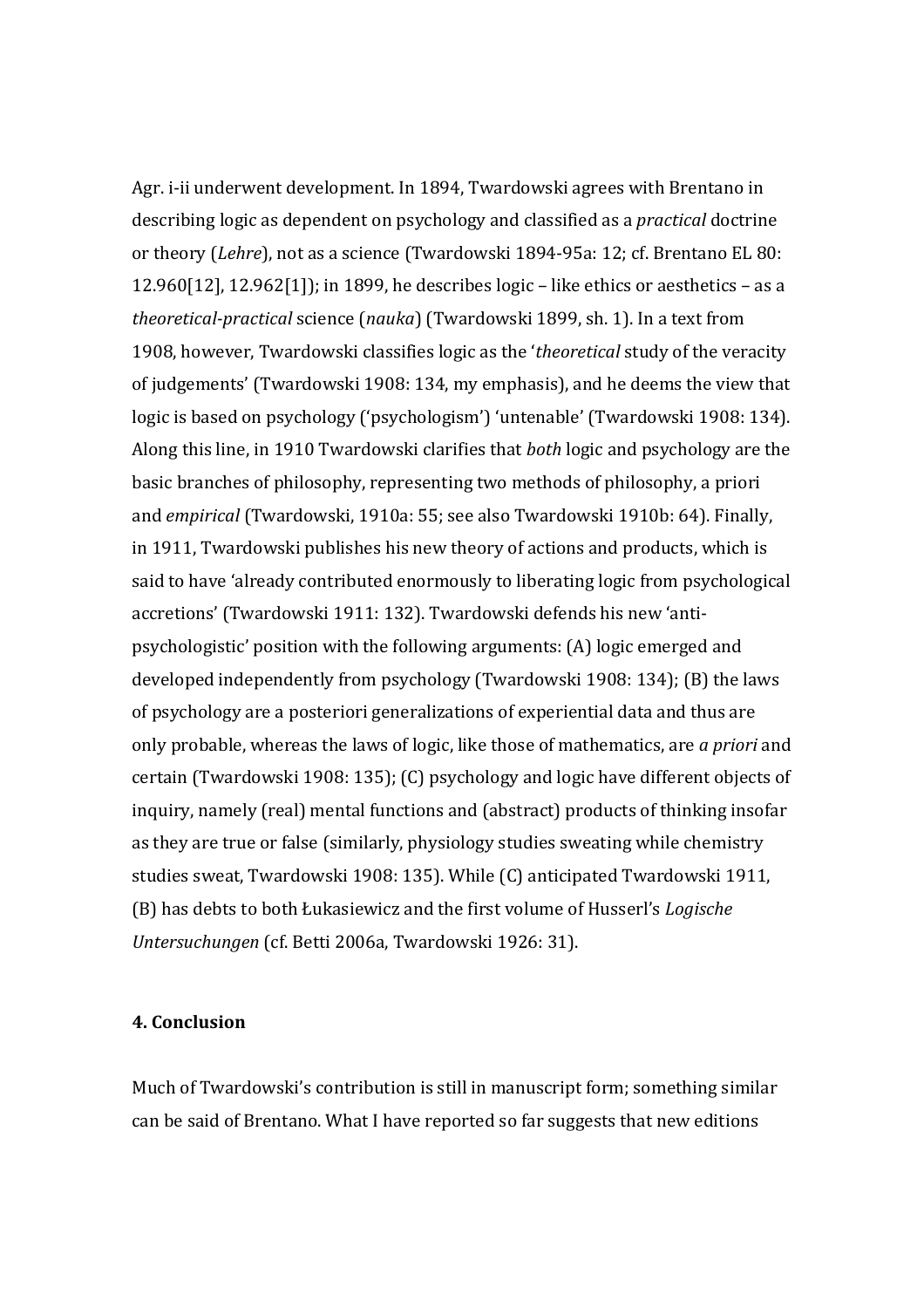and translations are bound to further our understanding of the ideas of both philosophers, and our knowledge of a crucial period of development of logic and psychology in their relationship with philosophy. Such advances will likely reveal a more original and interesting thinker in Twardowski than ever suspected; however, it is no less likely that such undetarkings will confirm Twardowski to be a rather loyal Brentanian, despite any deviation from the thought of the master we might happen to find.

# **References**

Bell, D.A., 1990. Husserl. Routledge, London.

- Betti, A. 2016. Kazimierz Twardowski. *The Stanford Encyclopedia of Philosophy* (Summer 2016 Edition), E. N. Zalta (ed.), URL = <http://plato.stanford.edu/archives/sum2016/entries/twardowski/>.
- ——2013. We owe it to Sigwart! A new look at the content/object distinction in early phenomenological theories of judgment from Brentano to Twardowski, in: Textor, M. (Ed.), Judgement and Truth in Early Analytic Philosophy and Phenomenology. Palgrave Macmillan, Basingstoke: 74–96.
- ——2006a. The Strange Case of Savonarola and the Painted Fish. On the Bolzanization of Polish Thought, in: Chrudzimski, A., Łukasiewicz, D. (Eds.), Actions, Products and Things. Brentano and Polish Philosophy. Ontos Verlag, Frankfurt am Main, 55–81.
- ——2006b. Sempiternal Truth. The Bolzano-Leśniewski-Twardowski Axis, in: Jadacki, J.J., Pasniczek, J. (Eds.), Lvov-Warsaw School: The New Generation, Rodopi, Amsterdam and New York, 371–399.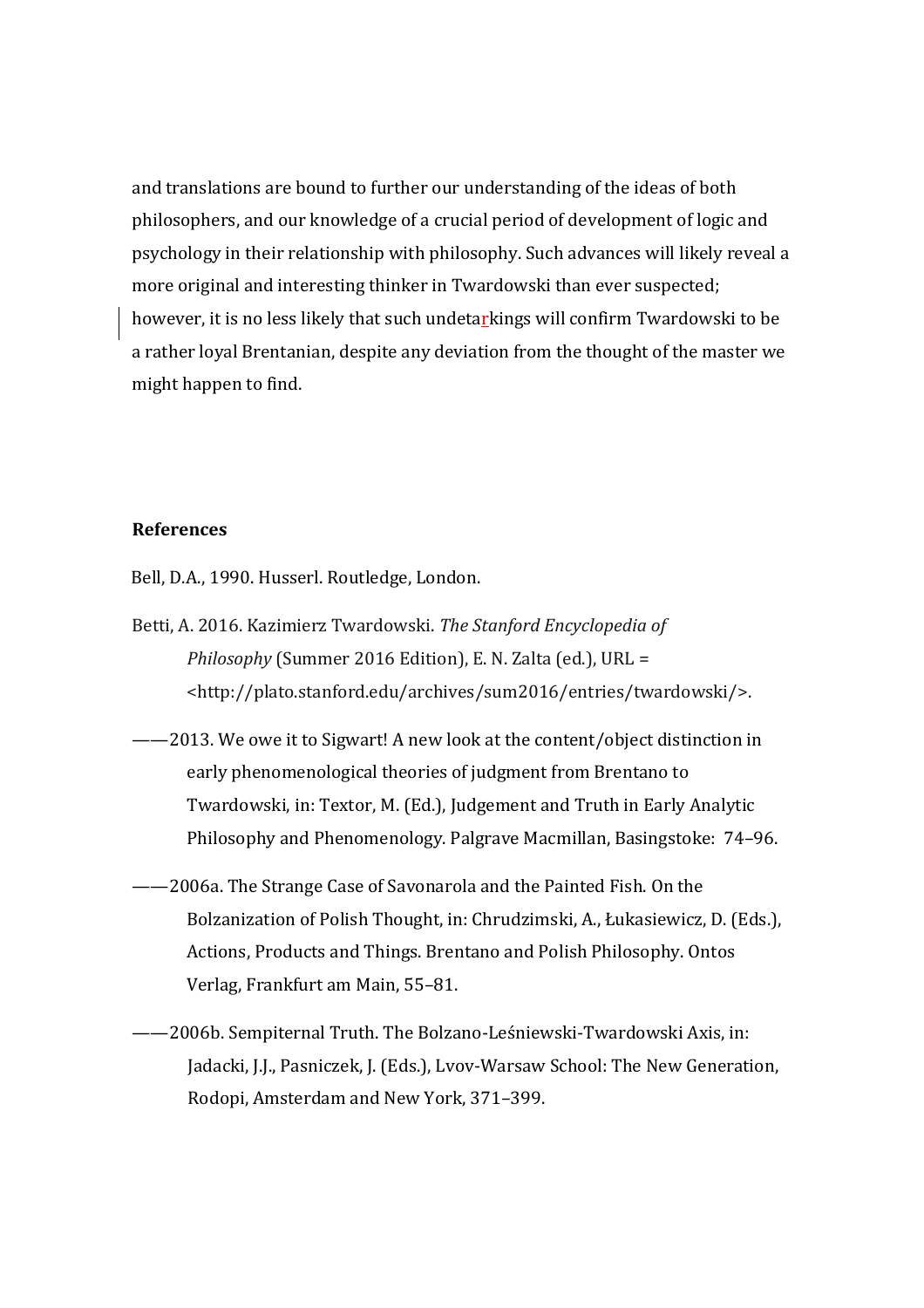——and Raspa, V., 2016. Einleitung zur Logik 1894/5, in: Kazimierz Twardowski - Logik: Wiener Logikkolleg. Berlin/New York, de Gruyter: vii–xxxviii.

Brentano, F., 1895b. Meine letzten Wünsche für Oesterreich. J.G. Cotta, Stuttgart.

——1930. Wahrheit und Evidenz. Meiner, Hamburg.

- ——1874. Psychologie vom empirischen Standpunkt. Duncker & Humblot, Leipzig.
- ——EL 80. Logik (EL 80). Now edited in TEI/XML at http://gams.unigraz.at/archive/objects/o:bag.el.80-html-norm/methods/sdef:HTML/get
- ——DP. Deskriptive Psychologie (1887-1891). Hamburg, Meiner, 1982.
- Brożek, A., 2012. Kazimierz Twardowski: die Wiener Jahre. Springer, Wien.
- Cavallin, J., 1997. Content and Object Husserl, Twardowski, and Psychologism. Kluwer, Dordrecht.
- Chrudzimski, A., 2001. Intentionalitätstheorie beim frühen Brentano. Kluwer, Dordrecht.
- Ehrenfels, C. von, 1887. Über Fühlen und Wollen. Sitzungsberichte der philosophisch-historischen Klasse der kaiserlichen Akademie der Wissenschaften 114: 523–636.
- Findlay, J.N., 1963. Meinong's Theory of Objects and Values. Oxford, Clarendon Press.
- Hillebrand, F., 1891. Die neuen Theorien der kategorischen Schlüsse. Hölder, Wien.
- Huemer, W., Landerer, C., 2010. Mathematics, experience and laboratories: Herbart's and Brentano's role in the rise of scientific psychology. History of the Human Sciences 23, 72–94.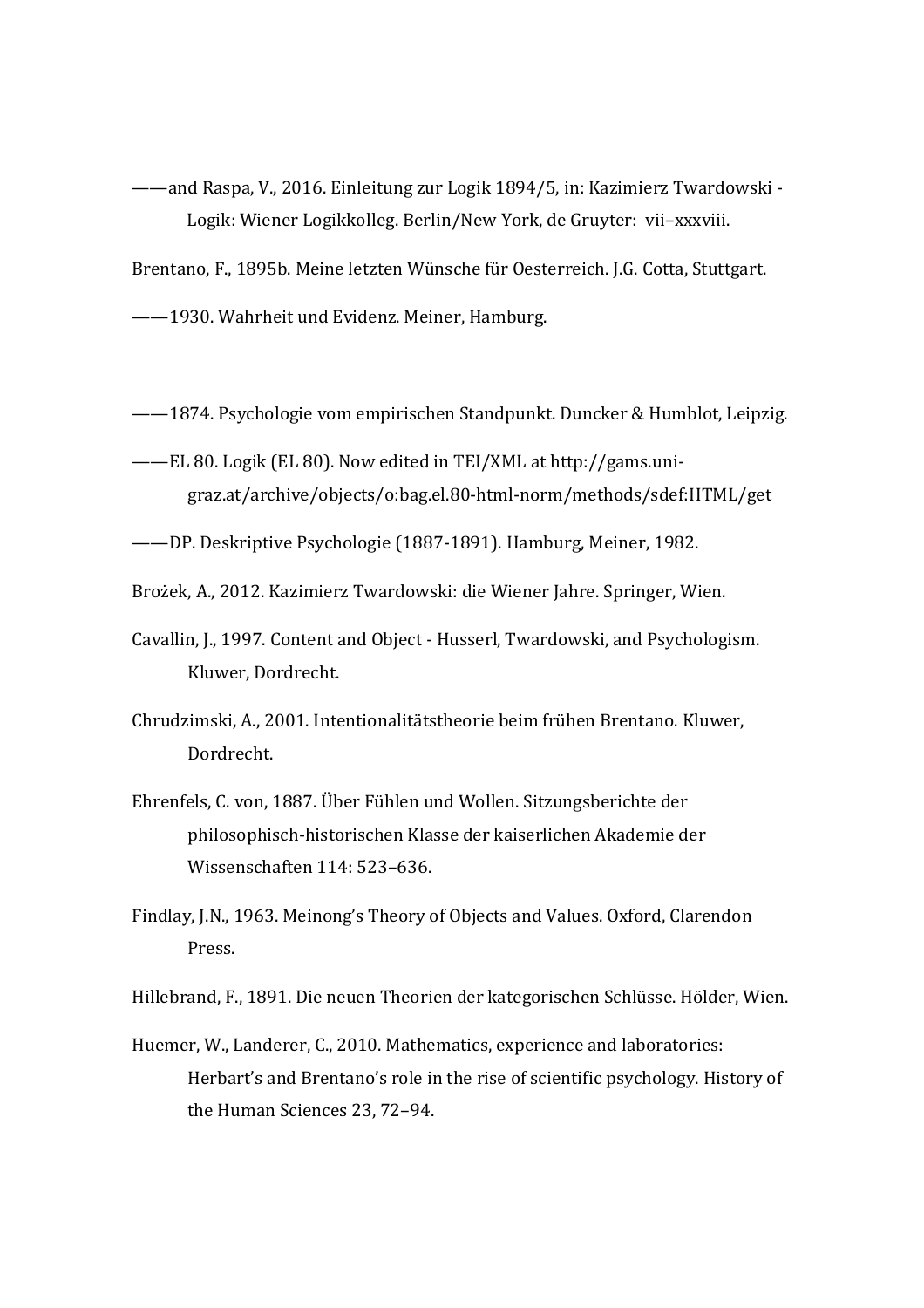- Mulligan, K., Smith, B., 1985. Franz Brentano on the Ontology of Mind. Philosophy and Phenomenological Research 45, 627–644.
- Rzepa, T., 2015. The Humanistic Traits of Psychology at the Lvov-Warsaw School, in: Brożek, A., Chybińska, A., Woleński, J., Jadacki, J.J. (Eds.), Tradition of the Lvov-Warsaw School: Ideas and Continuations. Brill, Leiden/Boston: 153– 176.
- Schaar, M. van der, 2015. Kazimierz Twardowski: A Grammar for Philosophy. Brill, Leiden.
- Smith, B., 1994. The philosophy of Austrian economics. The Review of Austrian Economics 7, 127–132.
- Tassone, B.G., 2012. From Psychology to Phenomenology: Franz Brentano's "Psychology from an Empirical Standpoint" and Contemporary Philosophy of Mind. Palgrave Macmillan, Basingstoke.
- Twardowski, K., 2014. On Prejudices, Judgments and Other Topics in Philosophy. Brill | Rodopi, Amsterdam; New York, NY.
- ——1926. Kazimierz Twardowski: Selbstdarstellung. Grazer Philosophische Studien 39, 1991, 1–24.
- ——1911. O czynnościach i wytworach. Kilka uwag z pogranicza psychologii, gramatyki i logiki. Skład główny w Księgarni Gubrynowicza i Syna we Lwowie, Krakow.
- ——1910a. Jak studiować filozofię? Widnokręgi 1, 1-4.
- ——1910b. O metodzie psychologii: przyczynek do metodologii porównawczej badań naukowych, in Prace I Zjazd Neurologów, Psychiatrów i Psychologów Polskich (1909), Warszawa, Wende i S-ka, 5-16.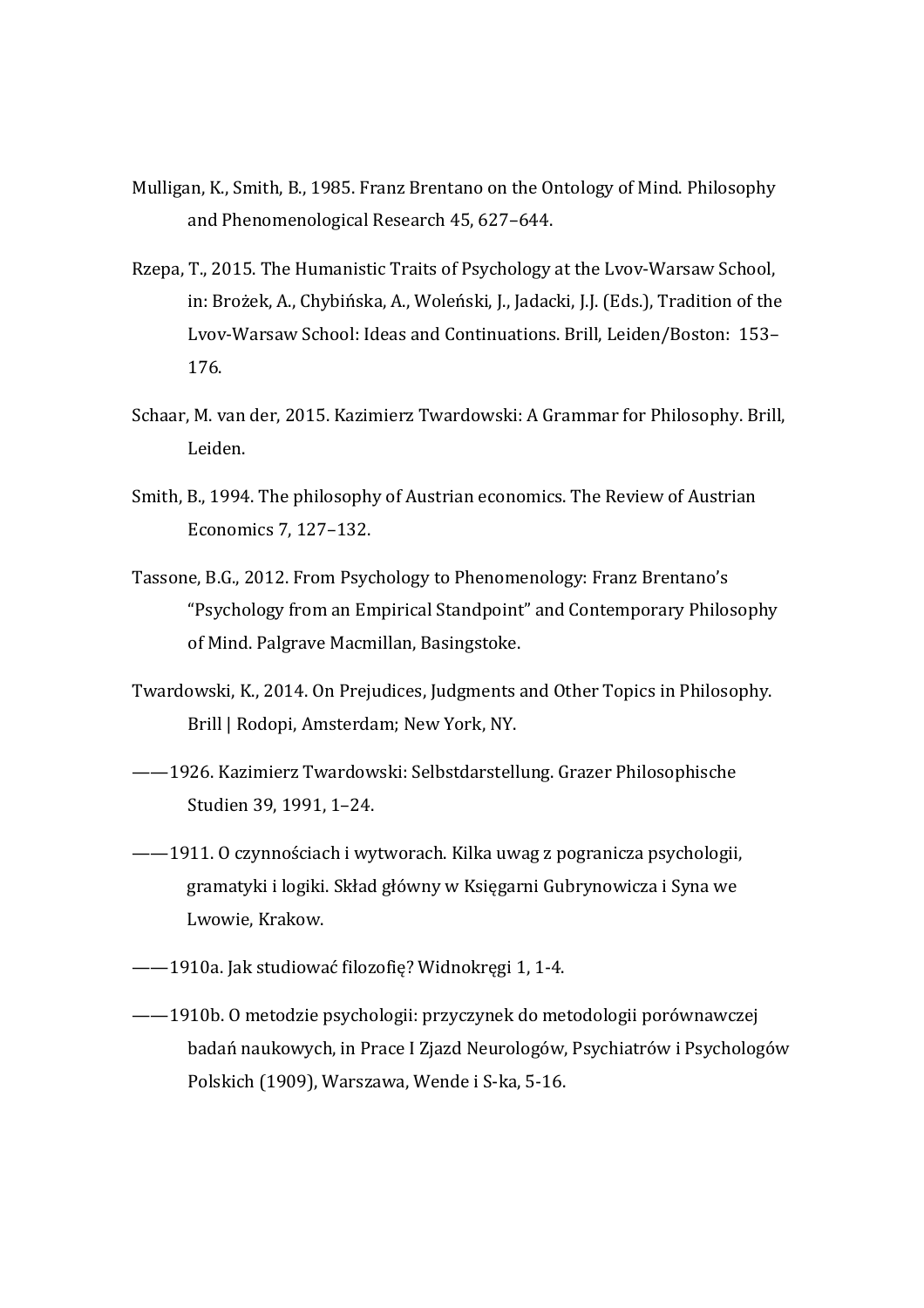- ——1908. Psychologia myślenia. Filozofia Nauki 1, 1993, 127–149.
- ——1903. Über begriffliche Vorstellungen (On Conceptual Presentations), (Vortrag gehalten am 18. November 1902 in der Philosophischen Gesellschaft an der Universität zu Wien), in Wissenschaftliche Beilage Zum 16. Jahresberichte Der Philosophischen Gesellschaft an Der Universität Zu Wien. Barth, Leipzig: 1–28.
- ——1903/04. Psychologia pożądań i woli. Lato 1903/4. Ms. AKT P12, 3. Now edited in id., Wybór pism psychologicznych i pedagogicznych, Warszawa, Wydawnictwo Szkolne i Pedagogiczne, 1992: 203-248, and in TEI/XML at http://www.elv-akt.net/ressources/archives.php?id\_archive=52
- ——1899. Etyka. Ms. AKT P14, 1. Now edited in id., Etyka. Warszawa, PWN, 1996.
- ——1895. Metafizyka duszy. Przełom 1, 467–480.

 $\overline{a}$ 

- ——1894/95a. Logik. Now edited in id., Logik: Wiener Logikkolleg, Berlin/New York, de Gruyter, 2009.
- ——1894/95b. Die Unsterblichkeitsfrage. Now edited in id., *Die Unsterblichkeitsfrage*, Wydawnictwo WFiS UW, Warszawa Twardowski Archives, Biblioteka IFiS PAN, Warsaw, 2009.
- ——1894. Zur Lehre vom Inhalt und Gegenstand der Vorstellungen. Eine Psychologische Untersuchung. Hölder, Wien.

<sup>1</sup> On this period of Twardowski's life, see Brożek 2012. A more extensive introduction to Twardowski's thought is Betti 2016.